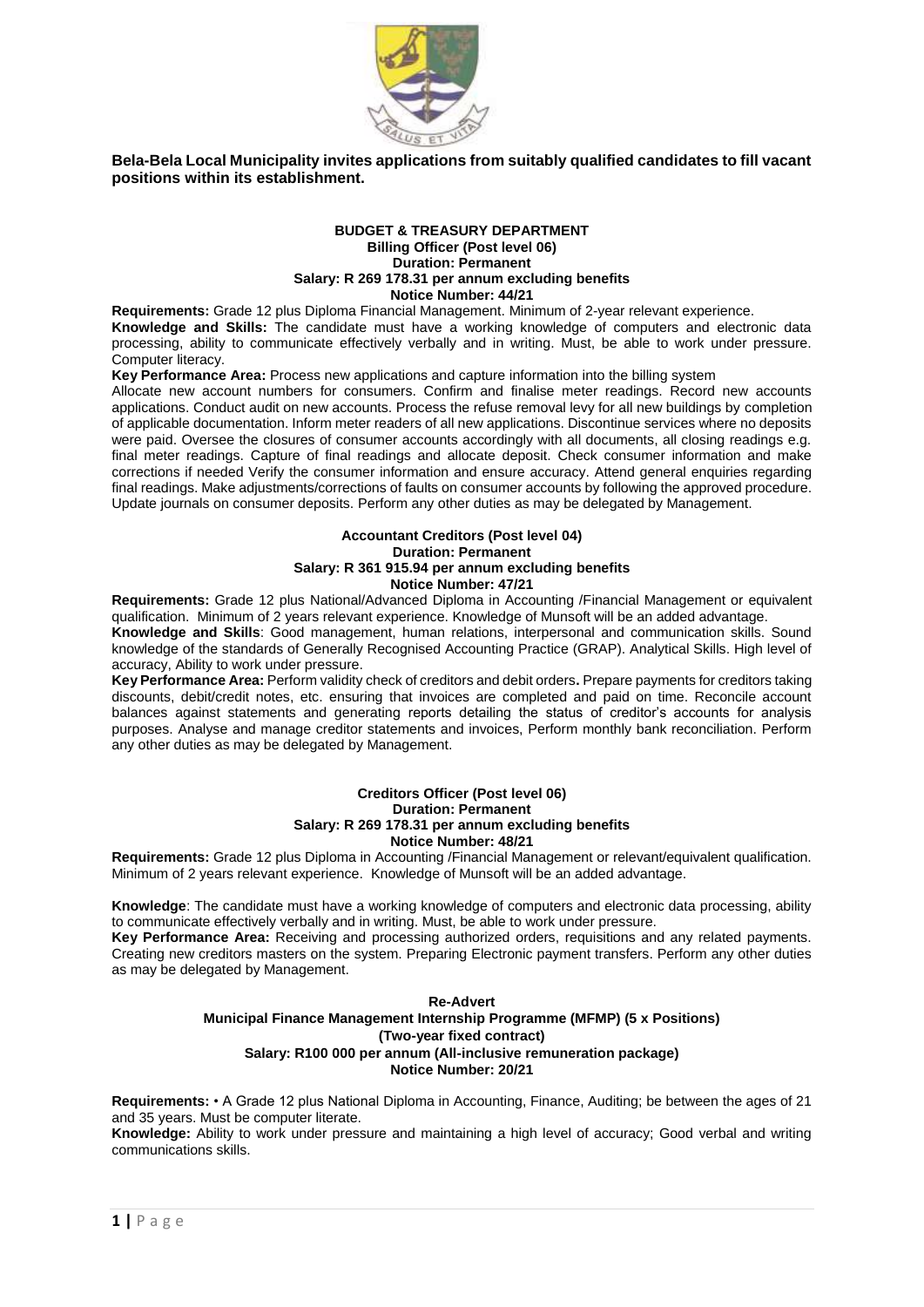**Key performance areas:** • The appointed intern will be allowed to get practical exposure in the following field; Revenue Management; Expenditure Management; Supply Chain Management; Assets Management; Budget and Reporting; Internal Audit and General Financial Management functions.

#### **Re-Advert Accountant Budget (Post Level 4) Duration: Permanent Salary: R 361,915.94 per annum excluding benefits Notice No: 51/21**

**Requirements:** Grade 12 plus National Diploma in Accounting /Financial Management or relevant/equivalent qualification. Must have 2 years relevant experience in budgeting and financial reporting. A valid Code B driver's license.

**Knowledge:** Must have sound knowledge of the Municipal Finance Management Act (MFMA). Understanding of budget process flow. A clear understanding of budget principles and reporting standards. Good budget and financial management skills. Must be able to monitor and control the budget. Must understand mSCOA. Must have good report writing skills. Must be able to work independently, under pressure and meet deadlines.

**Key Performance Area:** Receive budget estimates from departments and critically examine their correctness, accuracy, completeness, and conformance with established procedures, regulations, and municipal objectives. Study the previous budget and also take into consideration the benefits and losses that occurred during the previous financial years, due to budget planning, Consolidate data for budget presentation and also provide an overview of the financial status of all the operations, Analyse actual results to budgets and forecasts. Ensure the correct allocation of expenditure and income. Prepare Annual Financial Statements according to Generally Recognized Accounting Practice Standards. Reconcile investments and bank accounts.

#### **Re-Advert Accountant Reporting (Post Level 4) Duration: Permanent Salary: R 361,915.94 per annum excluding benefits Notice No: 52/21**

**Requirements**: Grade 12 plus National Diploma in Accounting /Financial Management or relevant/equivalent qualification. Must have 2 years relevant experience in budgeting and financial reporting. A valid Code B driver's license.

**Knowledge:** Must have sound knowledge of the Municipal Finance Management Act (MFMA). Understanding of budget process flow. A clear understanding of budget principles and reporting standards. Good budget and financial management skills. Must be able to monitor and control the budget. Must understand mSCOA. Must have good report writing skills. Must be able to work independently, under pressure and meet deadlines.

**Key Performance Area:** Review departmental reports related to the budget, Prepare a monthly financial report to include budget-to-actual revenue and expenditure information, Prepare quarterly and mid-year financial reports, and analyse significant variances, Annual financial statements, Prepare, using Generally Recognised Accounting Practice (GRAP), annual financial statements that convey a fair presentation of information. Submit completed report to the Manager for verification before Budget & Treasury subcommittee.

#### **Salary Officer (Post Level 6) Duration: Permanent Salary: R 269 178.31 per annum excluding benefits Notice No: 53/21**

**Requirements**: Grade 12 plus National Diploma in Accounting /Financial Management or relevant/equivalent qualification. Must have 2 year's relevant experience in payroll. Knowledge of the payday system will be an added advantage.

**Knowledge:** Sound knowledge of the Municipal Finance Management Act (MFMA). Must understand mSCOA. The candidate must have good report writing skills. Ability to work independently, and under pressure.

**Key Performance Area:** Calculate and process remuneration for all people within the Municipality's payroll. Administration of all entries of the payroll system. General payroll management. Print IRP5 for all employees and manage duplicates. Attend to enquiries and all correspondences relating to the payroll.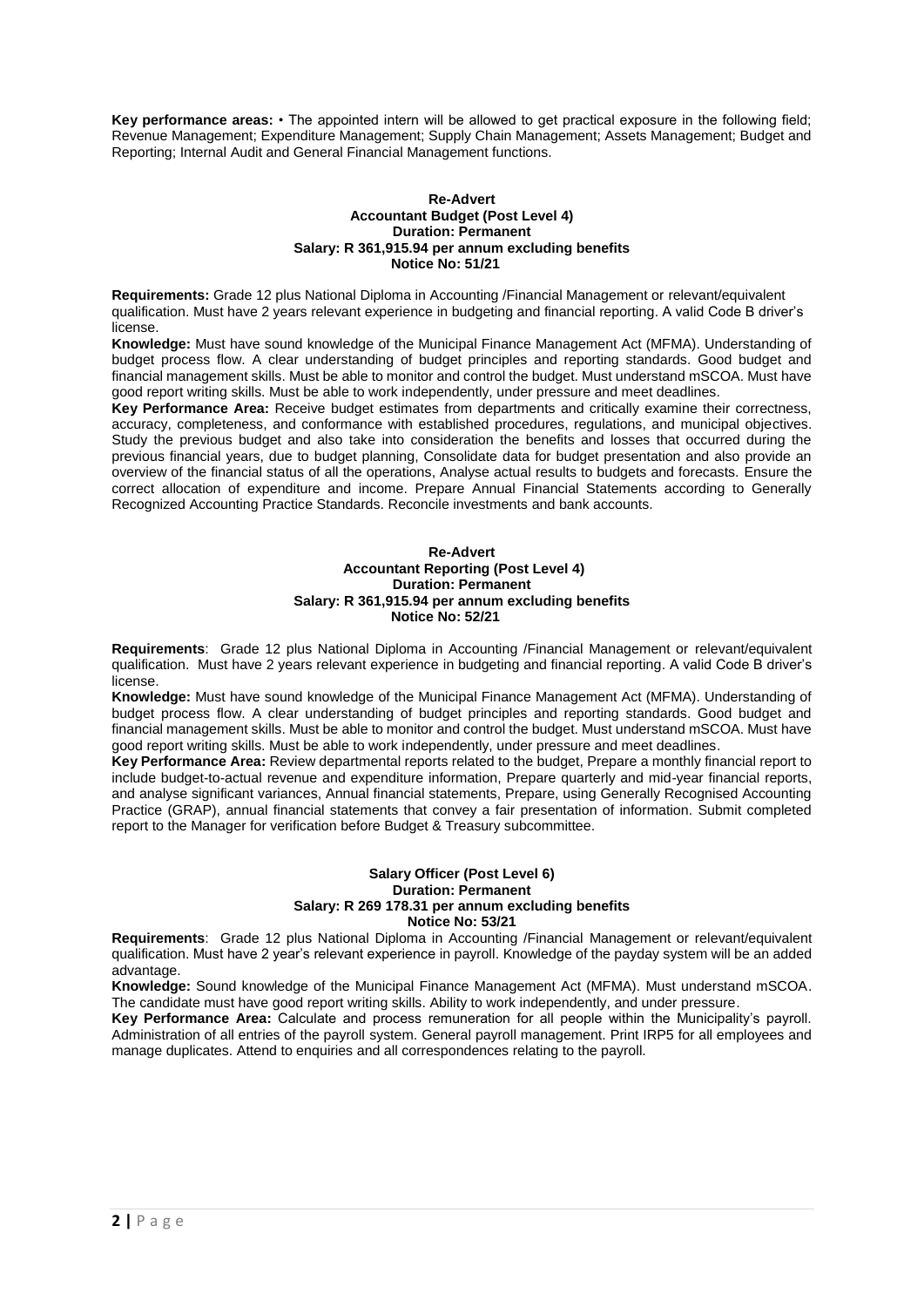## **CORPORATE SERVICES DEPARTMENT**

#### **Re-advert Divisional Manager Council Administration (Post Level 1) Duration: Permanent Salary: R 572 758.04 per annum excluding benefits Notice No: 73/21**

**Requirements:** Grade 12 Certificate plus a 3 Year National Diploma/ Bachelor Degree in Public Administration/Public Management/Business Management/ Political Science/Computer Literacy or equivalent; Driver's License. Minimum of 5 years' experience in a Corporate Services environment.

**Knowledge and Skills:** Good communication skills; competent knowledge of computer applications; Good presentation and report writing skills; Be able to work excessive hours and under pressure; integrity is highly recommended; the candidate should be able to maintain a high level of confidentiality, Excellent etiquette, and interpersonal skills.

**Key Performance Areas:** Compilation of Municipal Council Committees agendas and manage any other logistical and procedural requirements associated with Council and Management meetings. Advise all Council Committees about the implementation of Council approved Standing Rules and Orders and other related legislation.

Allocate secretarial resources in accordance with the status and complexity of meetings and compile minutes thereafter. Managing the human and financial resources of the Council Administration Division; compile monthly and quarterly reports as and when required. Perform any other duties as may be delegated by Management.

#### **Council Admin Officer (Post level 04) Duration: Permanent Salary: R361 915.94 per annum excluding benefits Notice Number: 42/21**

**Requirements:** Grade 12 plus a National Diploma in Public Administration/Public Management/Development Administration/ or relevant qualification. Computer literacy and Valid Code B Driver's License. 2 years relevant working experience.

**Knowledge and Skills:** Good knowledge of Local Government Legislations. Report writing skills. Problem-solving skills. Be proactive. Good interpersonal and communication skills; Ability to work independently; Good people management skills, report writing skills; Negotiating and conflict handling skills.

**Key Performance Areas:** Develop Corporate Calendar of Events for approval by the Municipal Council. Arrange Council and Council Committees meetings. Advertise Council and other meetings as may be required by legislation. Facilitate the acquisition of office and other equipment required for the division's operations. Provide secretariat as and when required.

Guide on meeting procedures. Regularly update the Council Resolutions Register and report to the Municipal Council and its Committees. Perform any other duties as may be delegated by Management.

## **Administrative Assistant: Council Support (Post level 6)**

## **Duration: Permanent**

# **Salary: R269, 178.31 per annum excluding benefits Notice No: 67/21**

**Requirements:** Matric Certificate plus National Diploma in Public Administration/ Public Management/Development studies/Human Resources Management or equivalent. One year of relevant working experience. Computer literacy. A valid driver's licence.

**Knowledge and Skills**: The candidate must have good knowledge of the Local Government sector and other applicable legislation. Planning and organizing skills. Good communication skills. Computer literate in MS Office Packages Knowledge of relevant legislation is essential.

**Key Performance Area**: Compilation of agendas for Top Management, Subcommittees and the Municipal Council meetings and for any other meetings as and when required. Distribute agendas in preparation for meetings. Provide secretarial services during meeting proceedings. Distribute information to members of Committees as may be delegated by Management. Record and update Minutes and Municipal Council Resolution Register. Perform any other lawful duties as may be delegated by Management.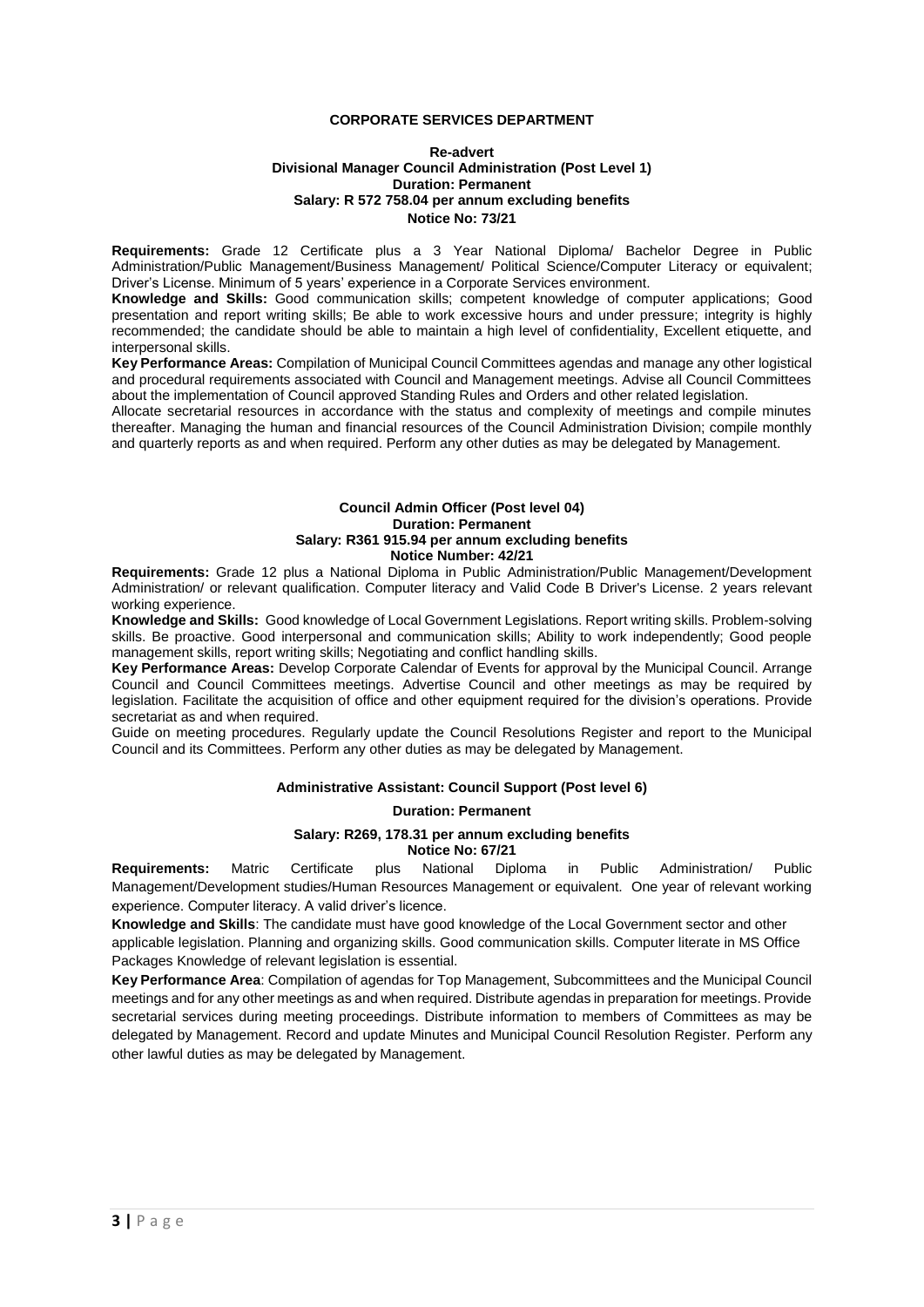#### **IT Technician (Post Level 4) Duration: Permanent Salary: R361 915.94 per annum excluding benefits Notice Number: 64/21**

**Requirements: Grade 12 plus** National Diploma in Information Technology or equivalent. Minimum of 2 years relevant experience in ICT Environment.

**Knowledge and Skills:** Must have supervisory skills; Knowledge of computer networks, hardware, software and peripheral al devices. Good communication, interpersonal skills; Knowledge of Information Technology troubleshooting Skills.

**Key Performance Area:** Installation, support and maintenance of network hardware and operating systems. Network infrastructure problem solving; Installation and maintenance of PC hardware and operating. User support on PC hardware and software. Liaise with internal department and vendors for supply of equipment. Respond to any user-related faults logged with the office and resolve the faults and user queries. Configure printers and drivers on the local workstation. Reset passwords for systems used at the municipality. Configure and troubleshooting IP Telephones. Installing all software on the workstation as required. Checking that all workstations are virus free and up to date with the latest definitions. Perform any other duties as may be delegated by Management.

## **PLANNING & ECONOMIC DEVELOPMENT DEPARTMENT**

#### **Divisional Manager Human Settlement and Properties (Post level 01) Duration: Permanent Salary: R 572 758.04 per annum excluding benefits Notice Number: 38/21**

**Requirements:** Grade 12 Certificate plus 3 Year National Diploma **/**B Degree in Building Sciences or equivalent, Valid Code B Drivers Licence. Minimum of 5 years relevant experience.

**Knowledge and Skills:** Strategic and analytical thinking. Conceptualisation skills. Business Plan drafting. Presentation skills. Good administrative and communication skills. Financial management skills. Knowledge of National Treasury Regulations including PPPs and facilitation of private investments in housing development. Supervisory ability. Project management. Good knowledge of MS Word, Excel and Outlook.

**Key Performance Area:** Implement Housing Policies of the Municipality, Housing Act, National Housing Code and other applicable legislation and guidelines. Establish relationships with key role players in the property market for a complimentary programme alignment and implementation aimed at address housing needs and other support services. Identify properties within the urban edge of CBD for spatial restructuring and housing opportunities. Administer Low-Cost Housing opportunities and ensure compliance with applicable legislation and policies. Manage the needs Register/Housing Waiting List.

#### **Senior Project Management Officer (Post level 03) Duration: Permanent Salary: R 380 349.29 per annum excluding benefits Notice Number: 39/21**

**Requirements: Grade 12** Certificate plus 3 Year National Diploma in Project Management/Building/Town and Regional Planning or equivalent. Valid Code B Drivers Licence. Minimum of 3 years relevant working experience. **Knowledge and Skills:** Good interpersonal and communication skills; Ability to work independently; Good people management skills, writing and calculation skills; Negotiating and conflict management skills. Good knowledge of MS Word, Excel and Outlook.

**Key Performance Area:** Monitor the performance of the contractor in the construction of houses according to the project plan and progress schedule. Inspect completed structures and monitor the different phases with relevant stakeholders. Work closely with National Home Builders Registration Council (NHBRC) with regards to project enrolment in rural/urban development and monitor projects compliance. Facilitate the mediation and resolution of subsidy disputes by attending to queries from stakeholders. Prepare project closeout reports in terms of performance and reporting framework at the end of every project. Maintain a housing allocation database and all verified and approved beneficiaries. Perform any other duties as may be delegated by Management.

#### **Property Management Officer (Post level 04) Duration: Permanent Salary: R361 915.94 per annum excluding benefits Notice Number: 40/21**

**Requirements:** Grade 12 Certificate plus a 3 Year National Diploma in Property Management/ Building or equivalent. Valid code B Drivers Licence. Minimum of 2 years relevant working experience.

**Knowledge and Skills:** Good interpersonal and communication skills; Good knowledge of MS Word, Excel and Outlook. Basic knowledge of credit control principles. General knowledge of the following legislations: Local Government Municipal Finance Management Act No 56 of 2003 (MFMA), National Building Regulations and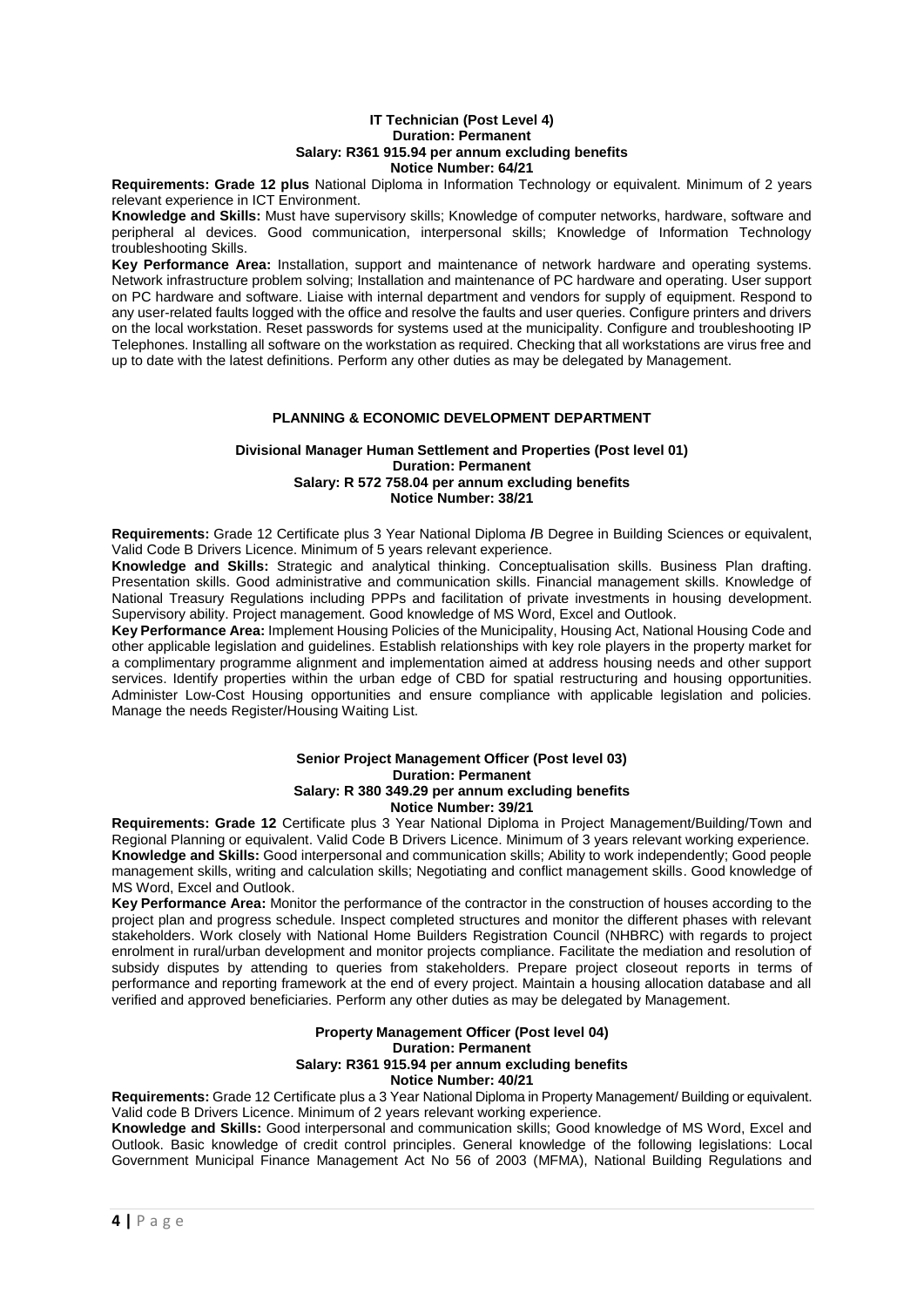Building Standards No 49 of 1995, Rental Housing Act 50 of 1999 and Occupational Health & Safety Act No 85 of 1993. Conflict management skills. Time management skills

**Key Performance Area:** Implement Council's resolutions relating to land alienation. Manage all land transactions and leasing following the provisions of the (MFMA). Management of land application and leasing enquiries. Draft contracts of lease and purchase agreement. Determine purchase price of properties in collaboration with the Legal and Valuation Divisions. Publish advertisements for development proposals. Inspect the properties leased regularly. Keep a record of lease agreements. Perform any other duties as may be delegated by Management.

## **SOCIAL AND COMMUNITY SERVICES DEPARTMENT**

## **Environmental Officer (Post level 04) Duration: Permanent Salary: R 361, 915.94 per annum excluding benefits Notice No: 74/21**

**Requirements:** Matric Certificate plus National Diploma/Degree in Environmental Sciences/Management/Natural Science. Valid code B Driver's license. At least 02 years relevant experience in Environmental Management. **Knowledge and Skills:** The candidate must have a thorough knowledge of Environmental Management, NEMA applications, EIA processes, Land Use and Development Application commentary, Experience in Environmental Compliance, Project Management Skills. Computer literacy (MS Office applications). A clear understanding of NEMA regulations. Interpersonal and communication skills. Ability to give attention to detail. Analytical Skills. Ability to work under pressure. Willingness to work after normal working hours, during emergencies and planned overtime. A clear understanding of Local Government.

**Key Performance Area:** Provide comments to Land Use and Development Planning applications, produce statutory reports on non-compliance by private and public sectors, execute functions in line with NEMA legislations and Municipal By-Laws (NEMA 107 of 1998 as amended). Initiate Environmental Management systems, programs and plans, and monitor implementation and compliances thereof. Keep abreast of developments, legislative changes, emerging trends and the latest technologies in the profession.

#### **Superintendent Traffic: Law enforcement (Post Level 5) Duration: Permanent Salary: R 319 675.60 per annum excluding benefits Notice No**: 54/21

**Requirements**: Grade 12 plus Traffic Officers' Diploma. Registered as a Traffic Officer with a Clearance for Peace Officer Status. A valid code B/EB driver's license. Must not have a criminal record.

**Knowledge and Skills**: Knowledge of the National Road Traffic Act and other related legislations. Knowledge of Municipal By-Laws; Criminal Procedure Act and Administration. Computer Literary and have good interpersonal relations.

**Key Performance Area**: Enforce Road Traffic Legislation. Traffic management. Participate in traffic policing projects and other related operations. Interact with Courts of Law as and when required. Perform any other duties as may be delegated by Management.

## **TECHNICAL SERVICES**

#### **Superintendent Electrical: Traffic & Streetlight (Post Level 5) Duration: Permanent Salary: R 319 675.60 per annum excluding benefits Notice No: 57/21**

**Requirements**: Grade 12 plus National Diploma in Electrical Engineering or Relevant Trade Test (Electrical) NQF6. Must have at least 3 year's supervisory experience in the electrical maintenance and/or construction field. A valid Code EC driver's license with PDP. ORHVS Certificate will be an added advantage.

**Knowledge and Skills:** Good **c**ommunication and supervisory skills. Report writing skills. Good interpersonal skills. Computer Literacy. Ability to give attention to details and to work under pressure.

**Performance Area:** Assist with the planning and design of new lighting installations, upgrading of existing lighting infrastructure, streets and traffic lights pole relocations, research and investigation into new lighting technologies, streetlight network maintenance and bulk lamp replacements. Must ensure that the daily work is done to the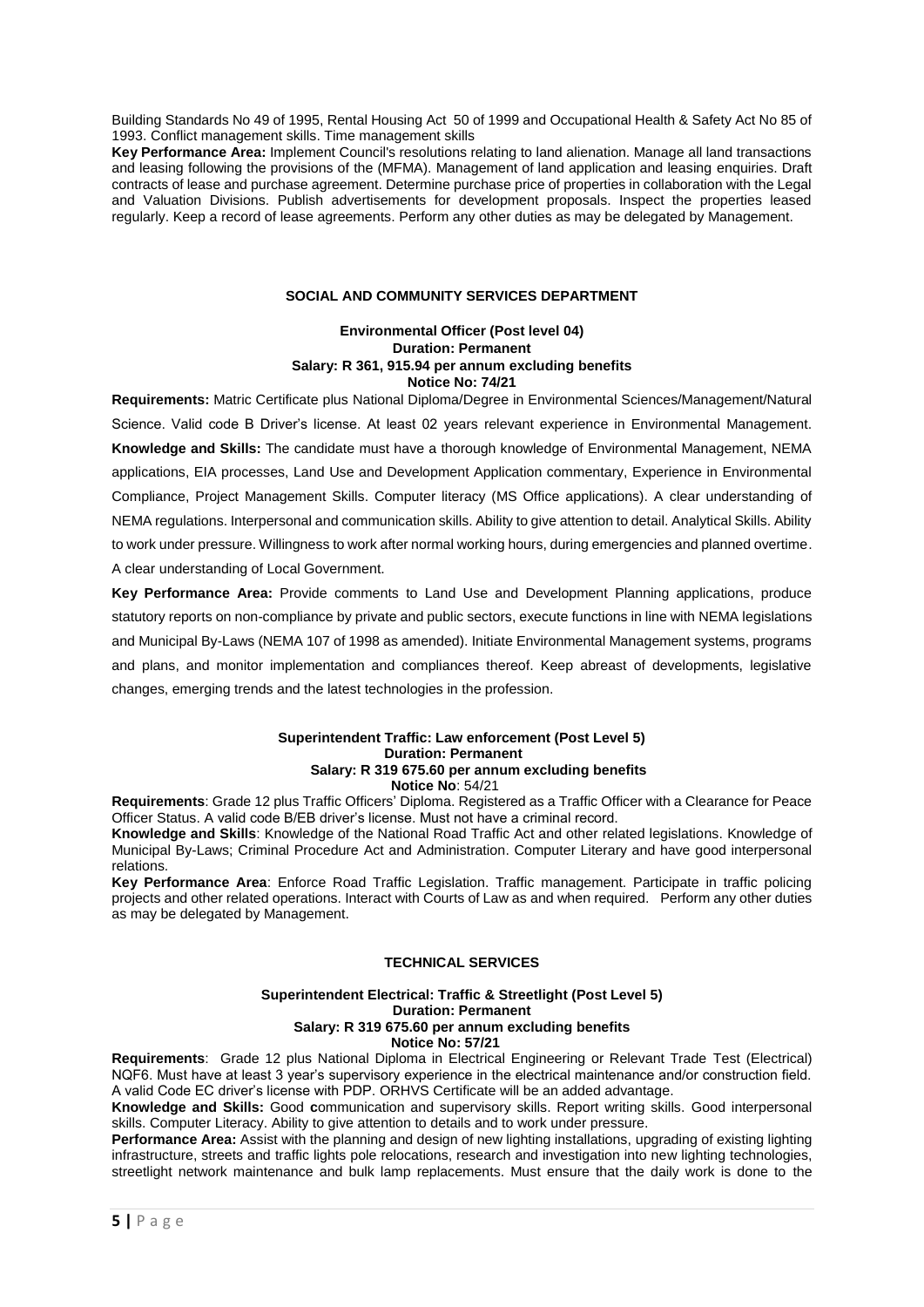satisfaction and to achieve the objectives of Council. Coordinate installing/commissioning of streetlight equipment. Perform any other duties as may be delegated by Management.

## **Electrician x 3 (Post Level 6) Duration: Permanent Salary: R 269 178.31 per annum excluding benefits Notice No: 58/21**

**Requirements**: Grade 12 plus N4 Certificate in Electrical Engineering and a Relevant Trade Test. 2 years' experience in the electrical maintenance and/or construction field. A valid Code EC driver's license with PDP. ORHVS Cert will be an added advantage.

**Knowledge and Skills:** Must be able to interpret engineering drawings. Be able to work under minimum supervision. Be able to work under pressure. Be willing to work extra hours when required. Be willing to work standby. Good interpersonal skills. Ability to handle hydraulic lifting and pneumatic high voltage pressure cable fault finding equipment.

**Performance Area:** Construction, maintenance and operation of electrical networks (11KV and 22KV). Maintenance of the high and low voltage networks to supply electricity to consumers. Maintenance on streetlights, high mast and area lights. Fault finding. Testing of equipment. Locating and spiking of cables. Installations of new equipment. Provide electrical maintenance services to ensure continuous power supply. Perform maintenance on overhead lines, substations and substation switching yards and other general duties. Perform duties associated with the creation of new assets on the electrical infrastructure. Provide electrical maintenance services. Perform any other duties as may be delegated by Management.

# **OFFICE OF THE MUNICIPAL MANAGER Divisional Manager Communications (Post Level 1) Duration: Permanent Salary: R 572 758.04 per annum excluding benefits Notice No: 62/21**

**Requirements:** Grade 12 Certificate plus a National Diploma/Bachelor's Degree in Media Studies/Journalism/Public Relations /Communication/Law or equivalent; Valid Code B Driver's License. Minimum of 5 years' relevant working experience.

**Knowledge and Skills:** Good leadership and managerial skills, excellent communication skills. Good presentation and report writing skills, Design of communication structures, monitor and manage all communication, advanced interpersonal skills; Sound knowledge of the respective Communication media; Networking skills; Speech writing skills. Good knowledge of Customer Care environment with Call Centre Management.

**Key Performance Area:** Manage Customer Care Call Centre, conduct Customer Satisfaction Survey; Develop and execute solid media marketing strategy, uploading, and management of the Municipal Website contents, establish and develop Communication policies and strategies. Reporting on internal and external communication effectiveness, enhancing relationships with the public and other stakeholders**. C**oordinate and control tasks/activities associated with the Municipality and Government programmes, functions and ceremonial activities. Advice municipal officials and Councillors on matters of protocol, ceremonial and diplomatic policies activities and precedence. Perform any other duties as may be delegated by Management

## **IDP Officer (Post Level 04) Duration: Permanent Salary: R 361 915.94 per annum excluding benefits Notice No: 60/21**

**Requirements**: Grade 12 plus National Diploma in Development Studies or Public Administration. Must have at least 2 years relevant experience. Valid Code B Drivers Licence.

**Knowledge and Skills:** Must have Knowledge of the Municipal Systems Act, Municipal Structures Act, and Municipal Finance Management Act. Computer literacy in MS Office Suite. Problem-solving skills. Research and report writing capabilities. Sound and professional interpersonal skills. Good in administration, organisational skills. Ability to function with a team and under pressure.

**Key Performance Area:** Coordinate the development of the Integrated Development Plan (IDP) in conjunction with the District. Update and facilitate the annual review of the IDP, the IDP Framework and the Process Plan for the Municipality. Arrange strategic work sessions to establish the long term vision and strategy of the Municipality. Conduct secondary research on the IDP related activities, key government policies and programmes that must align with the Municipal IDP. Coordinate the implementation of the IDP of the Municipality. Coordinate public participation activities. Provide administrative support. Perform any other duties as may be delegated by Management.